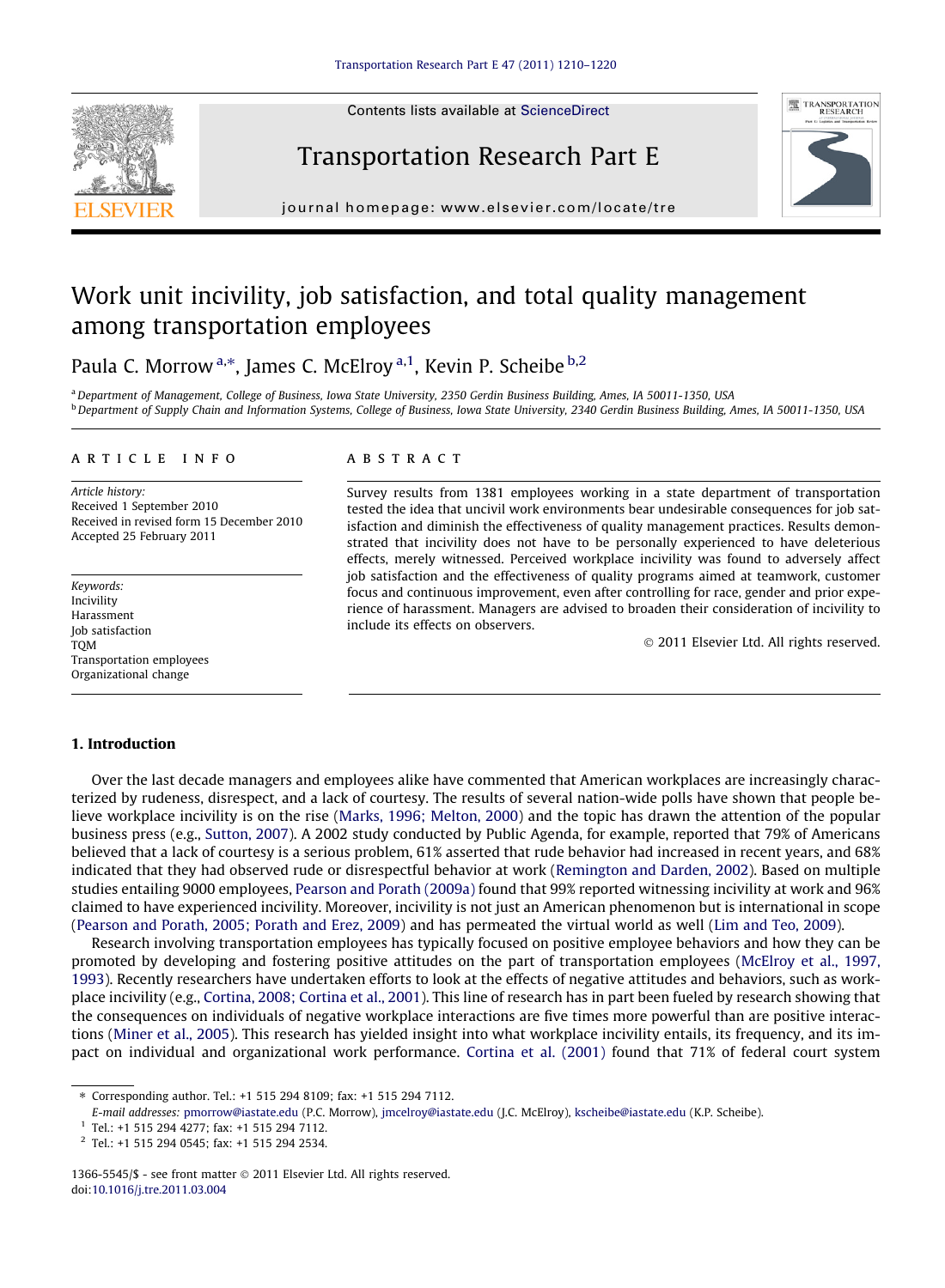employees reported personally experiencing workplace incivility during the previous 5 years. [Cortina \(2008\)](#page--1-0) reports similar findings using university employees (75%) and law enforcement personnel (79%). Although workplace incivility is not as dramatic as overt harassment, people subjected to it seldom file formal complaints ([Cortina and Magley, 2009](#page--1-0)), leaving room for it to escalate into more severe forms of hostile work behavior.

An important issue surrounding workplace incivility is whether it is a phenomenon that only affects targeted individuals. [Porath et al. \(2010\)](#page--1-0), for example, recently found that observing incivility among employees resulted in consumers making negative inferences about that firm, the people who work in it, and how they would be treated in a future encounter with the firm. This implies that incivility may have far ranging effects. However, most of the research to date has focused on the effects of personally experienced incivility (i.e., when one is the target of incivility), but [Porath et al.'s \(2010\)](#page--1-0) work infers that incivility may have vicarious effects on others in the work environment as well. Work environments where acts of incivility are commonly witnessed may ignite an ''incivility spiral'' that, over time, becomes a defining characteristic of the work climate [\(Andersson and Pearson, 1999](#page--1-0)) and may, in turn, have adverse ''spillover'' consequences for individual employees' perceptions, attitudes and behaviors.

#### 2. Research objectives

The purpose of this paper is to explore these issues in a large state transportation organization. Every state in the US has a department of transportation and many are quite large (e.g., California employs 23,000 people, Texas employs 12,000) and incorporate a broad array of occupations ([Klagge, 1995; Morrow, 1997](#page--1-0)). Examining incivility within a transportation sample provides insights for this industry and has the potential to be representative of many types of employees holding a variety of jobs. Specifically, this study seeks to advance understanding of workplace incivility by positioning incivility as a perceived attribute of the workplace environment and by examining the extent to which it adversely affects employees and what an organization might be trying to accomplish. More particularly, we look at how workplace incivility affects employee job satisfaction and the implementation of total quality management (TQM) practices. We focus on job satisfaction because of the demonstrated connection between it and outcomes such as job performance, absenteeism and turnover [\(Harrison et al.,](#page--1-0) [2006\)](#page--1-0). We focus on employees' willingness to engage in TQM practices because of TQM's widespread adoption in the US ([Jun et al., 2006](#page--1-0)), its use in transportation organizations (e.g., [Morrow, 1997\)](#page--1-0), and because TQM has been linked to operational performance and customer service in logistics settings [\(Anderson et al., 1998](#page--1-0)).

#### 3. Literature and research hypotheses

## 3.1. What is workplace incivility?

Some writers distinguish workplace incivility from favorable ''opposite'' behaviors such as prosocial organizational behavior and organizational citizenship behavior. Others position it between less intense negative workplace behaviors like ingratiation or a lack of concern for others, and more aggressive workplace behaviors such as violence, sexual harassment, bullying, mobbing, and sabotage ([Andersson and Pearson, 1999; Estes and Wang, 2008; Lim and Cortina, 2005; Pearson and](#page--1-0) [Porath, 2004; Pearson et al., 2001\)](#page--1-0). What distinguishes incivility from these other negative behaviors is that it is a milder form of mistreatment that disrupts mutual respect in the workplace but does not warrant legal action [\(Lim et al., 2008](#page--1-0)). Common examples of incivility behaviors are making derogatory comments about others, use of crude language, name calling, insensitive joke telling, and excluding colleagues from activities. Andersson and Pearson's definition of incivility has gained widespread acceptance. They define incivility as ''...low-intensity deviant behavior with ambiguous intent to harm the target, in violation of workplace norms for mutual respect. Uncivil behaviors are characteristically rude and discourteous, displaying a lack of regard for others.'' (1999: 457). Moreover, this definition is consistent with the three generally recognized hallmarks of workplace incivility; norm violation, ambiguous intent, and low intensity ([Lim et al., 2008; Pearson](#page--1-0) [et al., 2001\)](#page--1-0).

Norm violation refers to the expectations and standards of behavior that evolve in a work unit over time regarding what level of respect employees will demonstrate toward one another. Because these norms are work unit specific, what is considered uncivil in one unit may not be viewed as uncivil in another ([Lim et al., 2008\)](#page--1-0). Moreover, because these norms are internalized personally [\(Montgomery et al., 2004](#page--1-0)), people may have different perceptions of what constitutes an uncivil act.

Ambiguous intent captures the notion that a perpetrator's uncivil behavior is not consciously intended to harm anyone (e.g., telling an off-color joke). When observed, the uncivil behavior tends to be attributed to other explanations such as the instigator's personality, ignorance or oversight ([Andersson and Pearson, 1999; Pearson et al., 2001](#page--1-0)). It may be however that these ambiguous behaviors actually mask discriminatory intentions ([Cortina, 2008\)](#page--1-0).

The third hallmark of workplace incivility is that the uncivil behaviors are not very intense; indeed they are milder forms of mistreatment, such as negative gestures or ignoring a coworker. Because the behavior is viewed as minor, it rarely is formally proscribed by organizations and does not merit legal sanctions.